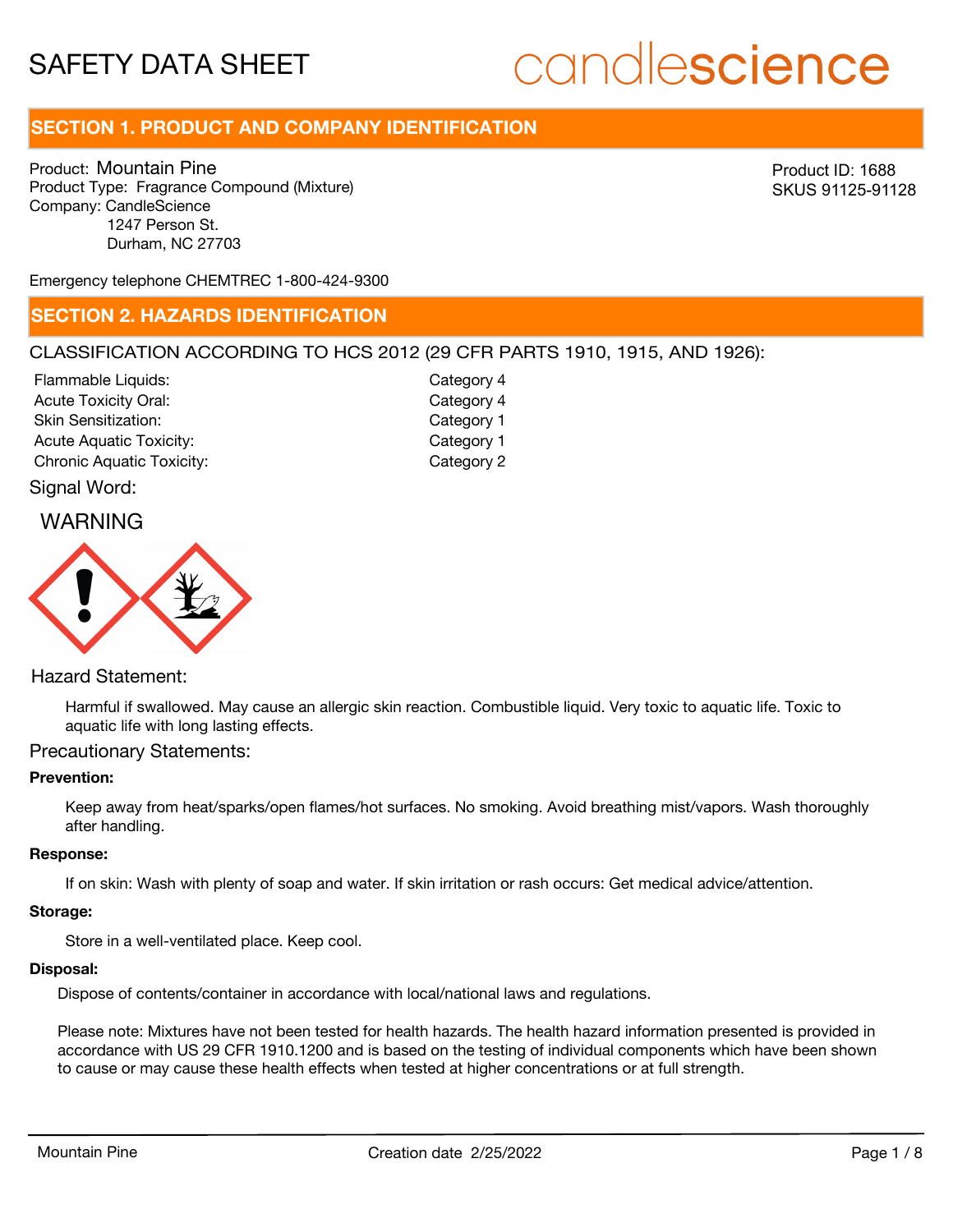# candlescience

# **SECTION 3. COMPOSITION/INFORMATION ON INGREDIENT**

| Hazardous components                                                   | CAS No.        | Weight %   |
|------------------------------------------------------------------------|----------------|------------|
| Benzyl benzoate                                                        | $120 - 51 - 4$ | $20 - 30$  |
| Methyl hydrogenated rosinate                                           | 8050-15-5      | $8 - 10$   |
| $(+)$ -Cedrol                                                          | $77 - 53 - 2$  | $3 - 5$    |
| 1,3,4,6,7,8-Hexahydro-4,6,6,7,8,8-hexamethylcyclopenta[g]-2-benzopyran | 1222-05-5      | $1 - 3$    |
| alpha-isoMethyl ionone                                                 | $127 - 51 - 5$ | $1 - 3$    |
| beta-Pinene                                                            | 127-91-3       | $1 - 3$    |
| Ethyl maltol                                                           | 4940-11-8      | $1 - 3$    |
| Ethyl methylphenylglycidate                                            | $77 - 83 - 8$  | $\le$ <1   |
| Coumarin                                                               | $91 - 64 - 5$  | $\le$ <1   |
| Benzyl salicylate                                                      | 118-58-1       | $\le$ <1   |
| delta-3-Carene                                                         | 13466-78-9     | $\le$ <1   |
| dl-Limonene                                                            | 138-86-3       | $\le$ <1   |
| Methyl 2,4-dihydroxy-3,6-dimethylbenzoate                              | 4707-47-5      | $\leq 0.5$ |
| alpha-Pinene                                                           | $80 - 56 - 8$  | $\leq 0.5$ |
| Allyl (3-methylbutoxy) acetate                                         | 67634-00-8     | $\leq 0.5$ |
| Eucalyptol                                                             | 470-82-6       | $\leq 0.5$ |
| $(-)$ -a-Cedrene                                                       | 469-61-4       | $\leq 0.5$ |
| 4-tert-Butyl cyclohexyl acetate                                        | 32210-23-4     | $\leq 0.5$ |
| Camphene                                                               | 79-92-5        | $\leq 0.5$ |
| Carvone                                                                | $99-49-0$      | $\leq 0.5$ |
| 2,4-dimethylcyclohex-3-ene-1-carbaldehyde                              | 68039-49-6     | $\leq 0.5$ |
| Allyl hexanoate                                                        | 123-68-2       | $\leq 0.5$ |
| Allyl cyclohexanepropionate                                            | 2705-87-5      | $\leq 0.5$ |
| [3R-(3a,3ab,7b,8aa)]-octahydro-3,8,8-trimethyl-6-methylene-1H-3a,7-    | 546-28-1       | $\leq 0.1$ |
| Longifolene solution                                                   | 475-20-7       | $\leq 0.1$ |

# **SECTION 4. FIRST AID MEASURES**

#### Inhalation:

In the event of exposure to vapors, immediately remove from the area to a fresh air environment. Individuals showing evidence of inhalation exposure should be taken to an uncontaminated area. Obtain medical advice immediately.

# Skin contact:

Remove contaminated clothes. Wash skin with large volumes of water. If irritation persists, or any sign of tissue damage is apparent, obtain medical advice immediately.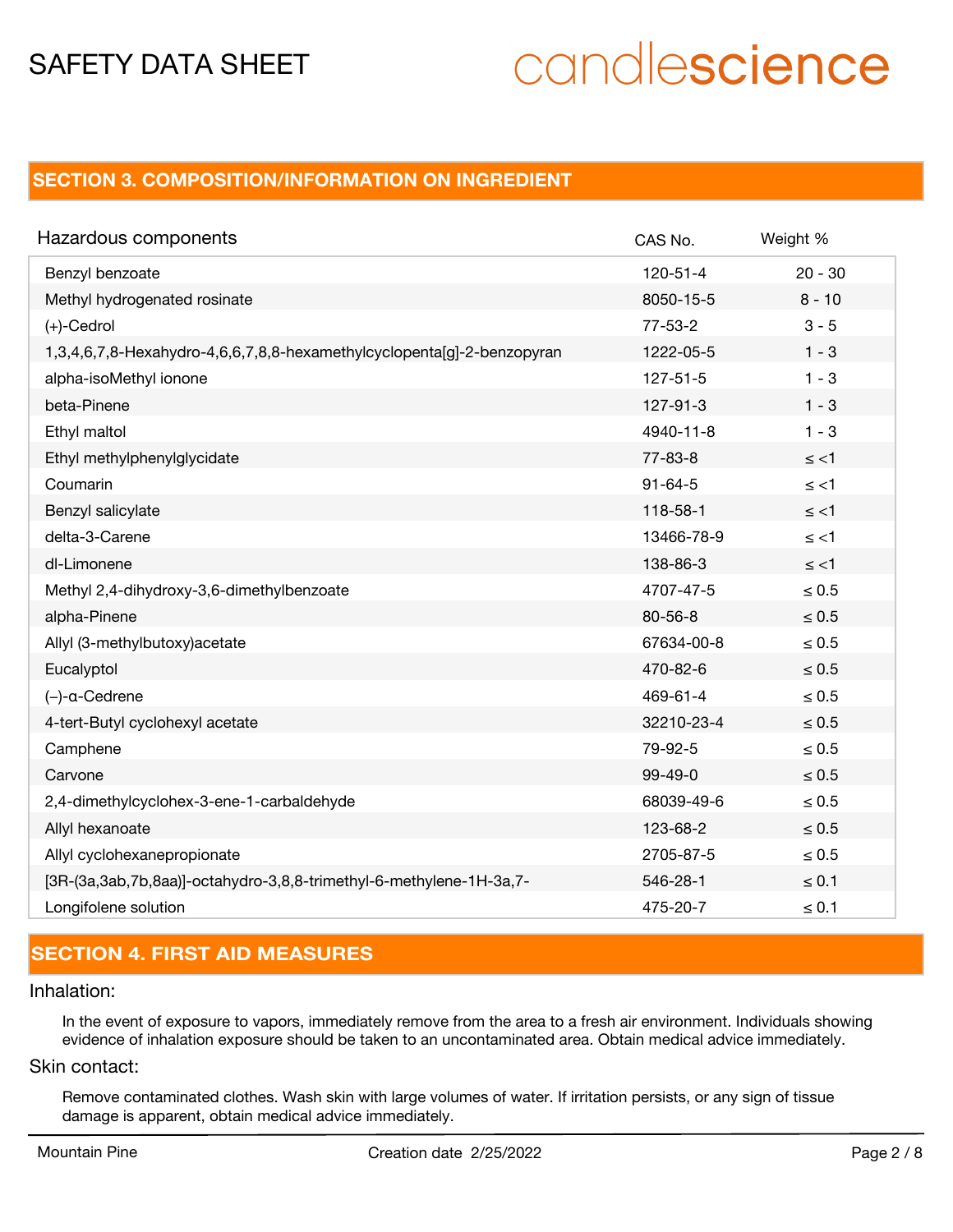# candlescience

# Eye contact:

In the event of contact with the eyes, irrigate with water for at least 15 minutes; obtain medical advice if irritation persists.

Ingestion:

In the event of accidental ingestion, rinse mouth with water. Give up to one tumbler (half pint) of milk or water. Obtain medical advise immediately. Do not induce vomiting.

Most important symptoms:

N/A

Indication of immediate medical attention:

Treat symptomatically.

General information:

As in all cases of potential poisoning. Obtain medical advice immediately.

# **SECTION 5. FIREFIGHTING MEASURES**

## Suitable extinguishing media:

Foam, carbon dioxide, or dry chemical.

# Unsuitable extinguishing media:

Avoid use of water in extinguishing fires.

## Specific hazards:

During fire, gases hazardous to health may be formed. Do not allow run-off from fire fighting to enter drains or water courses.

## Special fire fighting procedures:

Wear self-contained breathing apparatus for firefighting. Move containers from fire area if it can be done safely. Use water spray jet to protect personnel and to cool endangered containers.

# **SECTION 6. ACCIDENTAL RELEASE MEASURES**

# Personal precautions, protective equipment and emergency procedures:

Evacuate personnel to safe areas. Remove all sources of ignition. Ensure adequate ventilation. Keep people away from and upwind of spill/leak. Wear appropriate protective equipment and clothing during clean-up.

# Environmental precautions:

Do not allow to enter into soil/subsoil. Do not allow to enter into surface water or drains. Dispose of in accordance with local regulations. Local authorities should be advised if significant spillage cannot be contained.

# Methods and materials for containment and cleaning up:

Soak up with inert absorbent material (e.g. sand, silica gel, vermiculite). Keep in suitable and closed containers for disposal. Clean contaminated floors and objects thoroughly while observing environmental regulations.

# **SECTION 7. HANDLING AND STORAGE**

# Precautions for safe handling:

Avoid contact with skin and eyes. Avoid prolonged inhalation of vapors. Wash hands and other exposed areas with mild soap and water before eating, drinking or smoking and when leaving work. Handle in accordance with good industrial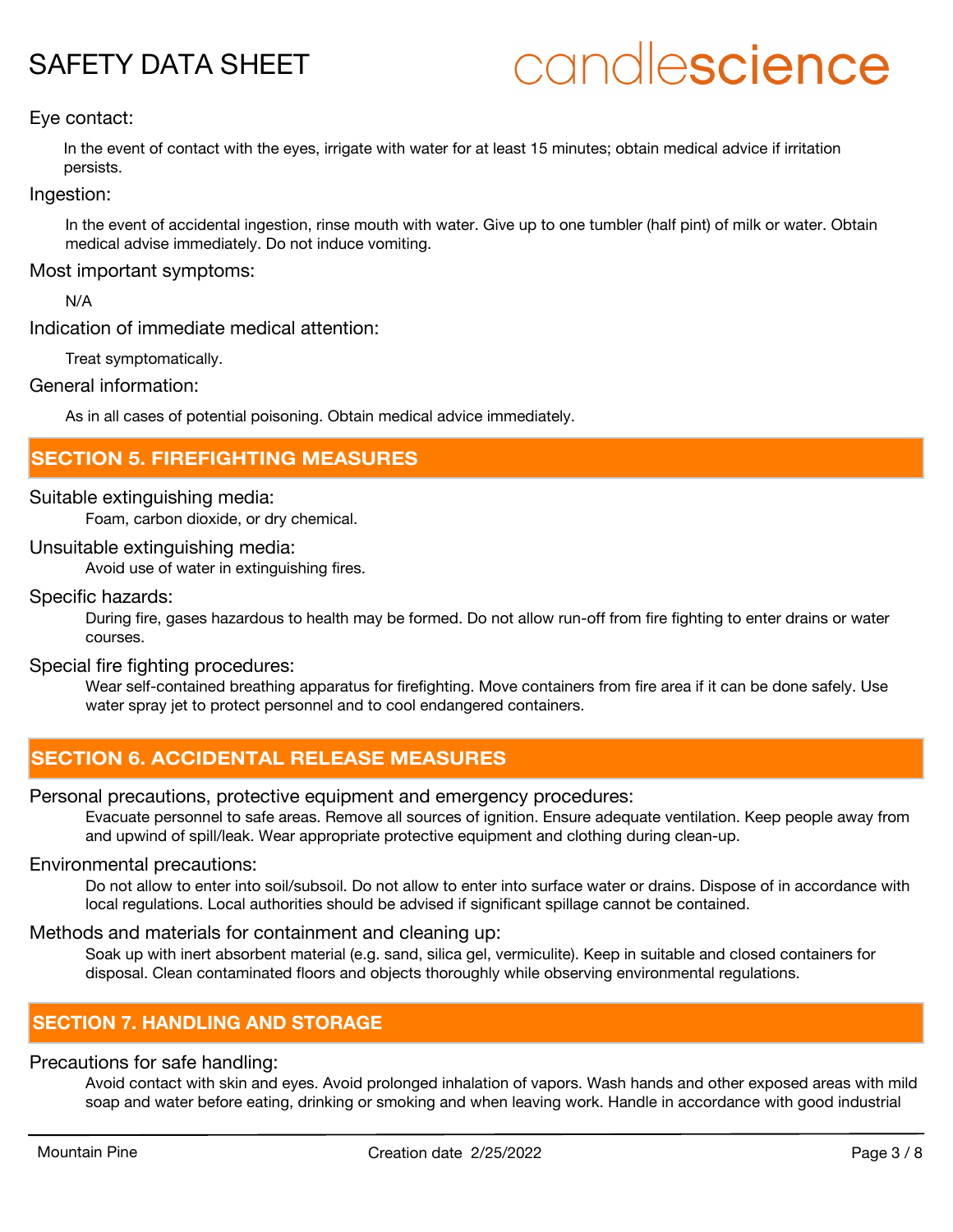# candlescience

hygiene and safety practices.

## Conditions for safe storage, including any incompatibilities:

Store in tightly closed and upright container in a cool, dry, ventilated area. Store away from light, heat, and sources of ianition.

# **SECTION 8. EXPOSURE CONTROLS/PERSONAL PROTECTION**

## Exposure Guidelines:

ACGIH: beta-Pinene (CAS 127-91-3) TWA 20 ppm

ACGIH: delta-3-Carene (CAS 13466-78-9) TWA 20 ppm

ACGIH: alpha-Pinene (CAS 80-56-8) TWA 20 ppm

## Appropriate Engineering Controls:

#### **Ventilation:**

Use engineering controls to maintain airborne levels below exposure limit requirements or guidelines. If there are no applicable exposure limit requirements or guidelines, use only with adequate ventilation. Local exhaust ventilation may be necessary for some operations.

## Personal Protective Equipment:

#### **Eye protection:**

Ensure that eyewash stations and safety showers are close to the workstation location. Chemical resistant goggles must be worn.

#### **Hand protection:**

Wear chemical resistant gloves suitable for this material as determined by a hazard assessment. Gloves should be discarded and replaced if there is any indication of degradation or chemical breakthrough.

#### **Skin and body protection:**

Wear protective clothing suitable for this material as determined by a hazard assessment.

#### **Respiratory protection:**

Respiratory protection should be worn when workplace exposures exceed exposure limit requirements or guidelines. If there are no applicable exposure limits or guidelines, use an approved respirator where there is a potential for adverse effects, including but not limited to respiratory irritation or odor, where indicated or required by the exposure assessment. Selection of air-purifying or positive-pressure supplied air will depend on the results of the exposure assessment which includes an evaluation of the specific operations and the actual or potential airborne concentrations. The type of cartridge or filter to be used must be selected and approved for the chemical, class, or classes of chemicals likely to be encountered in the workplace. For emergency conditions, use an approved positive-pressure self-contained breathing apparatus.

#### **General hygiene considerations:**

Handle in accordance with good industrial hygiene and safety practice. Remove contaminated clothing and protective equipment before entering eating areas. Wash hands before breaks and immediately after handling the product.

# **SECTION 9. PHYSICAL AND CHEMICAL PROPERTIES**

| Appearance: | Liquid |
|-------------|--------|
| Color:      | N/A    |
| Odor:       | N/A    |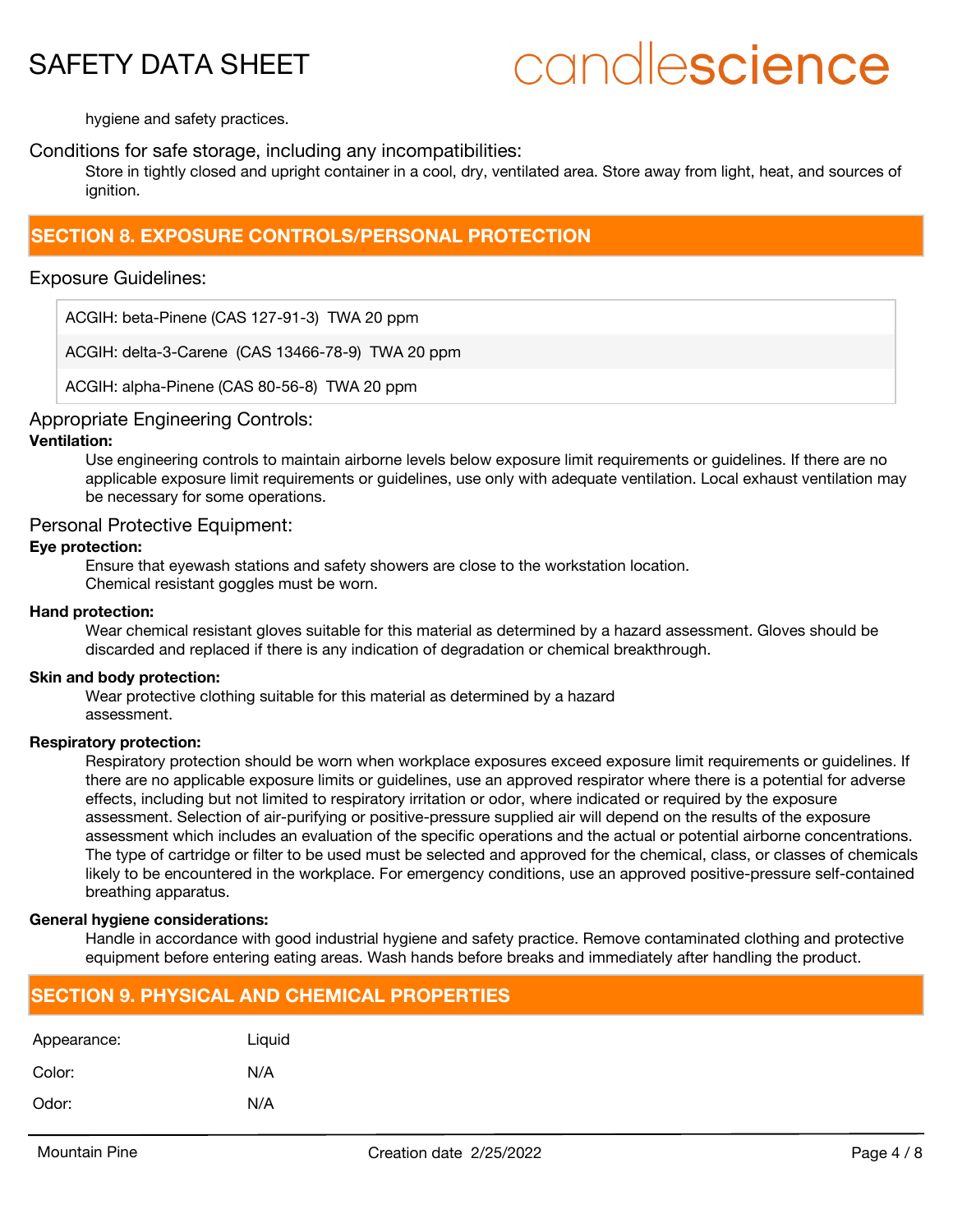| Odor threshold:                               | N/A             |           |
|-----------------------------------------------|-----------------|-----------|
| pH:                                           | N/A             |           |
| Melting point:                                | N/A             |           |
| Boiling point:                                | $>40^{\circ}$ C |           |
| Flashpoint:                                   | 86 °C           | °F<br>187 |
| Evaporation Rate (Butyl Acetate $= 1$ ):      | N/A             |           |
| Flammability (solid, gas):                    | N/A             |           |
| Upper lower flammability or explosive limits: |                 | N/A       |
| Vapor density (Air=1):                        | 0.2             |           |
| Vapor pressure:                               | N/A             |           |
| Specific gravity (H2O=1):                     | 1.0208          |           |
| Solubility in water:                          | N/A             |           |
| Solubility in other solvents:                 | N/A             |           |
| Partition coefficient: n-octanol/water:       | N/A             |           |
| Auto-ignition temperature:                    | N/A             |           |
| Decomposition temperature:                    | N/A             |           |
| Kinematic viscosity:                          | N/A             |           |
| Dynamic viscosity:                            | N/A             |           |
| Explosive properties:                         | N/A             |           |
| Oxidizing properties:                         | N/A             |           |
| Refractive index:                             | N/A             |           |

# **SECTION 10. STABILITY AND REACTIVITY**

#### **Chemical stability:**

The product is stable and non-reactive under normal conditions of use, storage and transport.

### **Possibility of hazardous reactions:**

Material is stable under normal conditions.

## **Conditions to avoid:**

Heat, flames and sparks. Temperature extremes and direct sunlight.

#### **Incompatible materials:**

Strong oxidizing agents. Strong acids. Strong Bases.

# **Hazardous decomposition products:**

No hazardous decomposition products are known.

# **SECTION 11. TOXICOLOGICAL INFORMATION**

# candlescience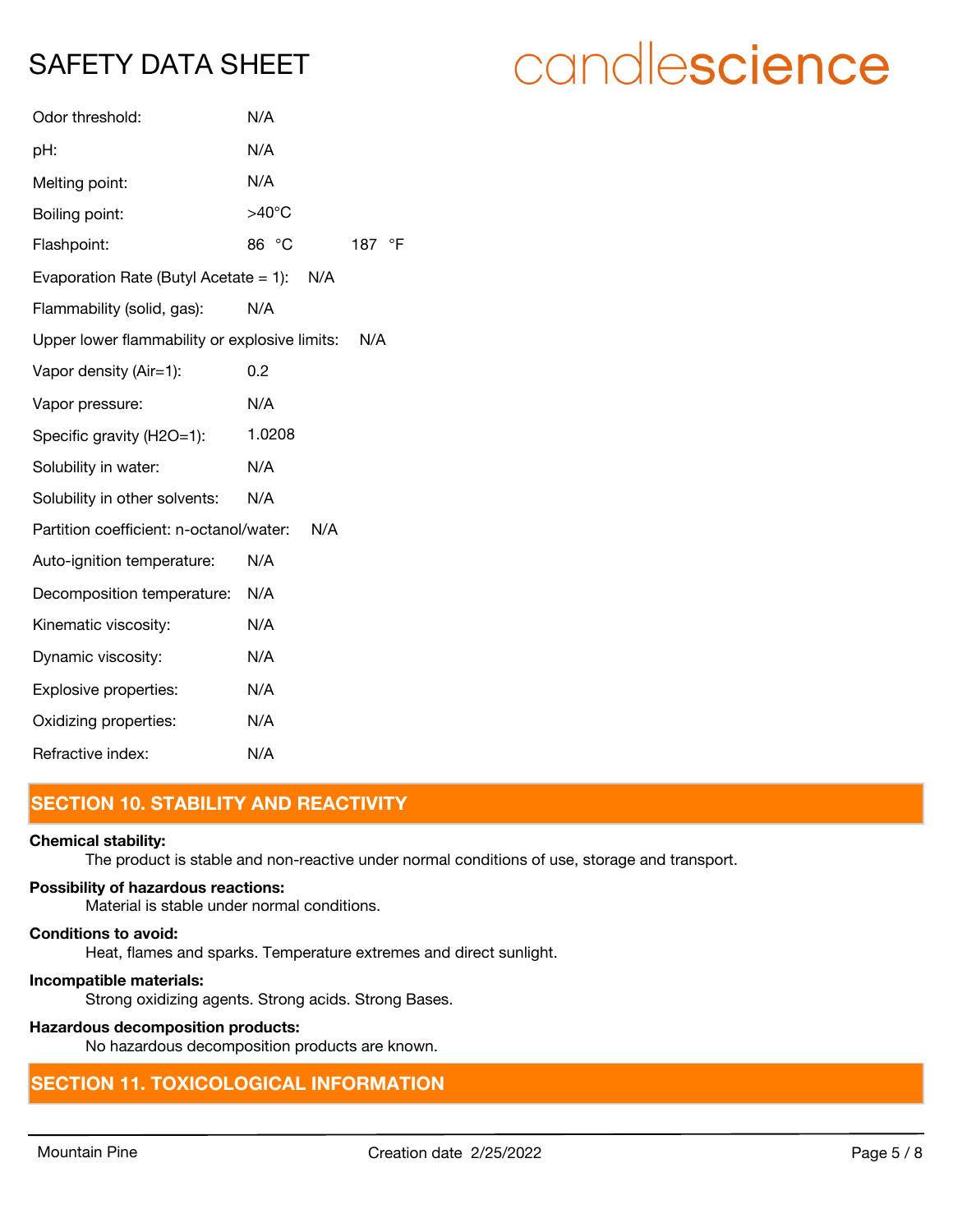# **Acute oral toxicity:**

<2000 mg/kg

#### **Acute dermal toxicity:**

N/A

#### **Acute inhalation toxicity:**

N/A

## **Skin corrosion/irritation:**

N/A

## **Serious eye damage/eye irritation:**

N/A

## **Respiratory or skin sensitization:**

May cause an allergic skin reaction

## **Mutagenicity:**

N/A

## **Reproductive toxicity:**

N/A

# **Carcinogenicity:**

N/A

Please note: Mixtures have not been tested for health hazards. The health hazard information presented is provided in accordance with US 29 CFR 1910.1200 and is based on the testing of individual components which have been shown to cause or may cause these health effects when tested at higher concentrations or at full strength.

# **SECTION 12. ECOLOGICAL INFORMATION**

# **Ecotoxicity:**

Toxic to aquatic life with long lasting effects

# **Persistence and Degradability:**

N/A

# **Bioaccumulation:**

N/A

# **Other Adverse Effects:**

N/A

# **SECTION 13. DISPOSAL CONSIDERATIONS**

# **Disposal instructions:**

Collect and reclaim or dispose in sealed containers at licensed waste disposal site. Do not allow this material to drain

# candlescience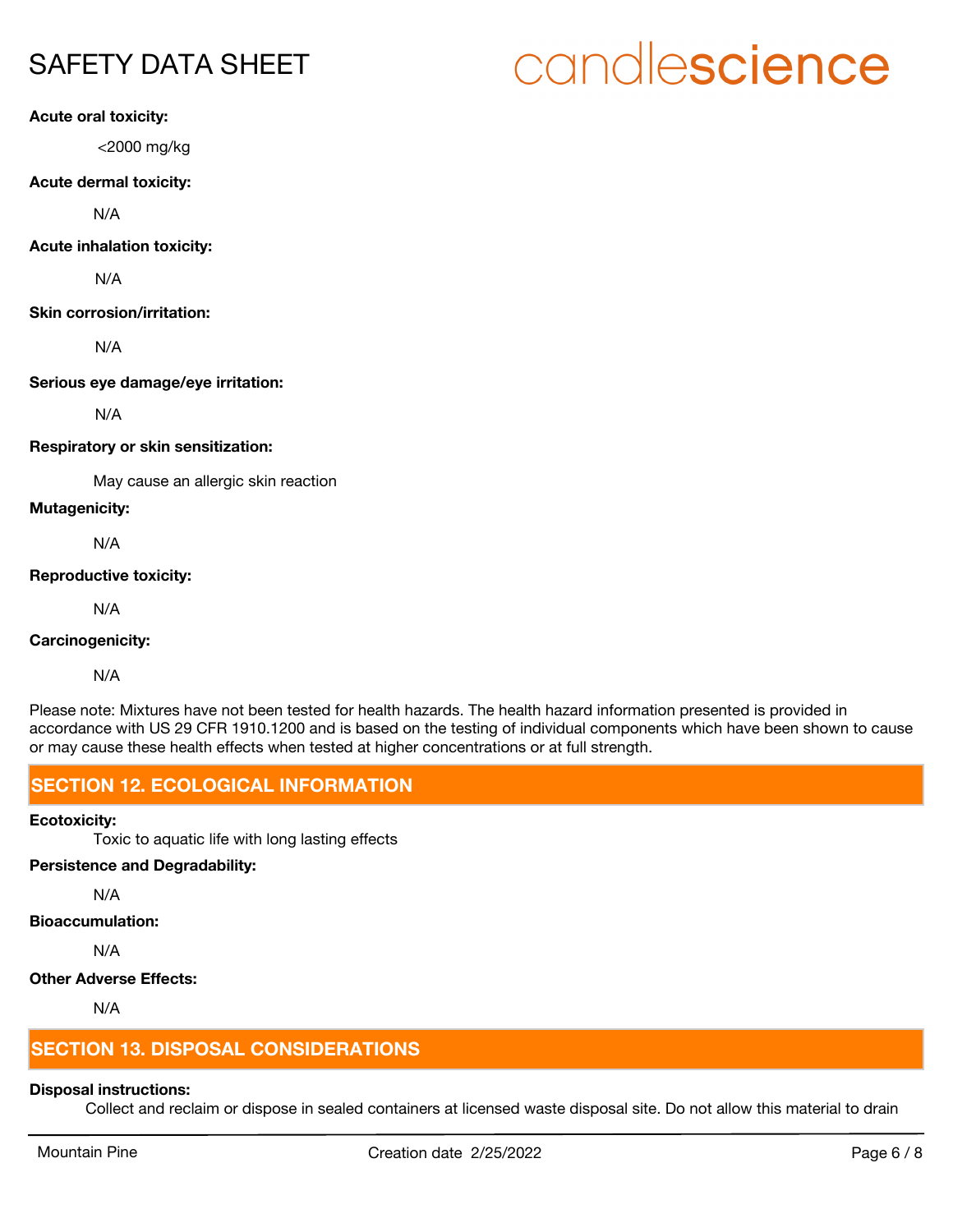# candlescience

into sewers/water supplies. Do not contaminate ponds, waterways or ditches with chemical or used container. Dispose of contents/container in accordance with local/regional/national/international regulations.

#### **Local disposal regulations:**

Dispose in accordance with all applicable regulations.

#### **Hazardous waste code:**

The waste code should be assigned in discussion between the user, the producer and the waste disposal company.

#### **Waste from residues/unused products:**

Dispose of in accordance with local regulations. Empty containers or liners may retain some product residues. This material and its container must be disposed of in a safe manner.

#### **Contaminated packaging:**

Since emptied containers may retain product residue, follow label warnings even after container is emptied. Empty containers should be taken to an approved waste handling site for recycling or disposal.

| <b>SECTION 14. TRANSPORT INFORMATION</b> |                                                                    |  |
|------------------------------------------|--------------------------------------------------------------------|--|
| <b>IATA UN Number:</b>                   | 3082                                                               |  |
| <b>IATA UN Proper Shipping Name:</b>     | Environmentally hazardous substance, liquid, n.o.s (alpha-cedrene) |  |
| <b>IATA Transport Hazard Class:</b>      | 9                                                                  |  |
| <b>IATA Packing group:</b>               | III                                                                |  |
| <b>IATA Environmental Hazards:</b>       | N/A                                                                |  |
| <b>IATA ERG Codes:</b>                   | N/A                                                                |  |
| <b>IATA Special Precautions:</b>         | N/A                                                                |  |
| <b>IATA Other Information:</b>           | N/A                                                                |  |
| <b>IMDG UN Number:</b>                   | 3082                                                               |  |
| <b>IMDG UN Proper Shipping Name:</b>     | Environmentally hazardous substance, liquid, n.o.s (alpha-cedrene) |  |
| <b>IMDG Transport Hazard Class:</b>      | 9                                                                  |  |
| <b>IMDG Packing Group:</b>               | III                                                                |  |
| <b>IMDG Environmental Hazards:</b>       | Yes                                                                |  |
| <b>IMDG EMS:</b>                         | N/A                                                                |  |
| <b>IMDG Special Precautions:</b>         | N/A                                                                |  |
| <b>IMDG Transport in Bulk:</b>           | N/A                                                                |  |

# **SECTION 15. REGULATORY INFORMATION**

# **TSCA:**

All components of this product are listed or excluded from listing on the TSCA inventory.

# **SECTION 16. OTHER INFORMATION**